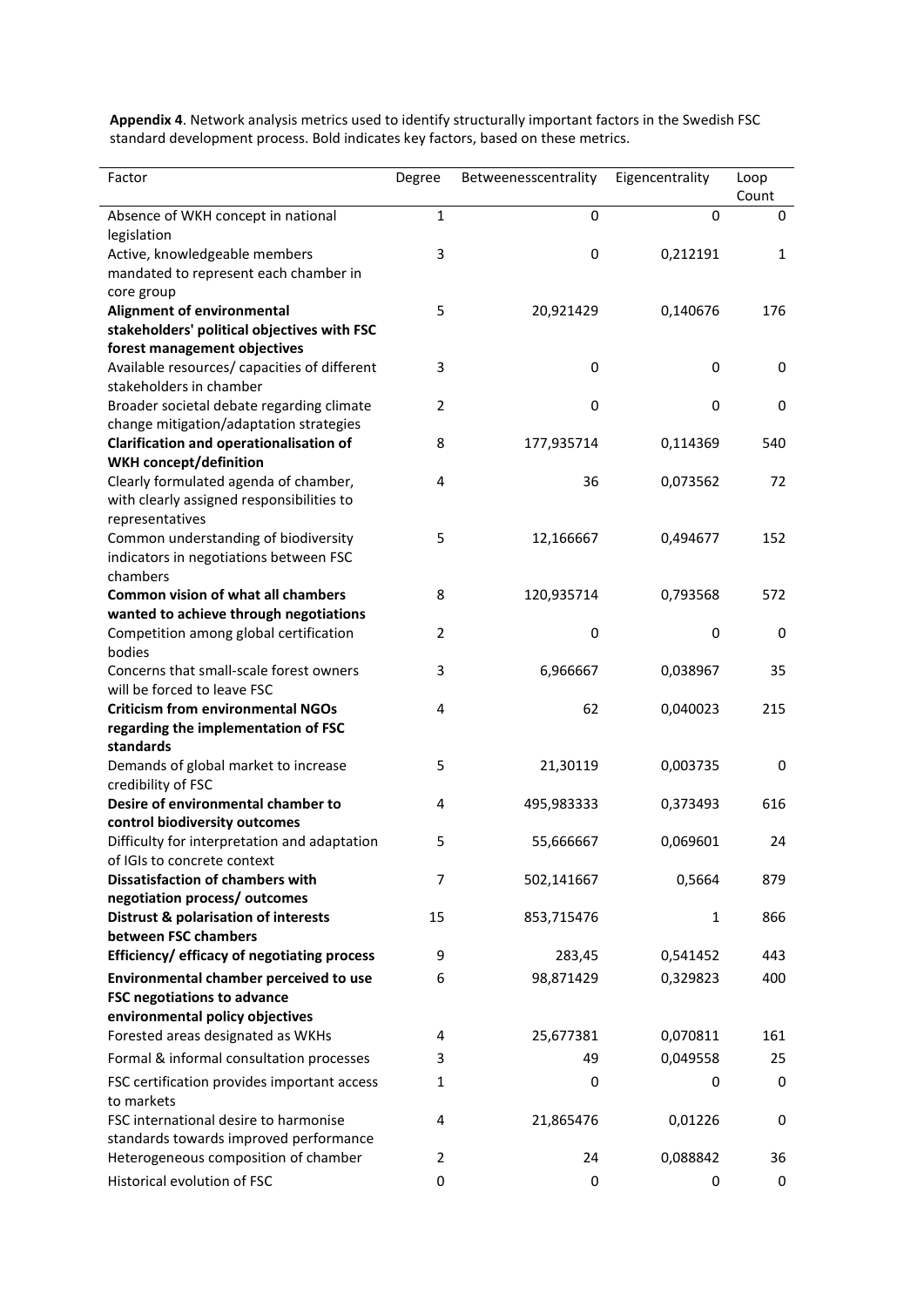| IGIs propose significant increase in<br>threshold of existing biodiversity<br>indicators (e.g. set-asides) | 5              | 39,19881     | 0,016308 | 0   |
|------------------------------------------------------------------------------------------------------------|----------------|--------------|----------|-----|
| Inclusion of WKH concept in FSC<br>standards                                                               | 4              | 51,833333    | 0,187432 | 347 |
| Knowledge gaps                                                                                             | 6              | 246,516667   | 0,113894 | 521 |
| Lack of interaction between FSC                                                                            | $\mathbf{1}$   | 0            | 0        | 0   |
| International and FSC Sweden                                                                               |                |              |          |     |
| Mismatch between IGIs and national<br>legislation                                                          | $\overline{4}$ | 84,444048    | 0,062286 | 114 |
| <b>Negotiation flexibility (willingness to</b>                                                             | $\overline{7}$ | 114,269048   | 0,591744 | 384 |
| compromise)                                                                                                |                |              |          |     |
| <b>Negotiation progress rate towards final</b>                                                             | 5              | 381,109524   | 0,871598 | 750 |
| agreement                                                                                                  |                |              |          |     |
| Number of prescriptive indicators to<br>maintain ecological and social functions of<br>forests             | 3              | 95,5         | 0,052551 | 106 |
| Perceived risk of undesired/ no outcome<br>of negotiation                                                  | $\overline{2}$ | 35           | 0,003735 | 0   |
| Perceived threat to economic interests of                                                                  | 11             | 240,405952   | 0,27533  | 472 |
| forest companies and owners                                                                                |                |              |          |     |
| Perceived unfair impact on small-scale<br>forest owners                                                    | 3              | 10,279762    | 0,015724 | 0   |
| Perception among economic chamber                                                                          | $\mathbf{1}$   | 0            | 0        | 0   |
| representatives that previous Swedish                                                                      |                |              |          |     |
| biodiversity requirements were stronger                                                                    |                |              |          |     |
| than many other national FSC standards                                                                     |                |              |          |     |
| Perception among economic chamber that                                                                     | 4              | 28,033333    | 0,02466  | 71  |
| new standard is more prescriptive/                                                                         |                |              |          |     |
| restrictive than IGIs                                                                                      |                |              |          |     |
| Perception amongst Swedish forestry                                                                        | 3              | 70           | 0,01226  | 0   |
| industry that they are environmentally                                                                     |                |              |          |     |
| responsible                                                                                                |                |              |          |     |
| Polarisation of "forestry" debate                                                                          | 6              | 428,516667   | 0,582894 | 596 |
| <b>Prescriptiveness of FSC standards</b>                                                                   | 7              | 367,338095   | 0,137407 | 484 |
| Relative lack of indicators concerning                                                                     | $\overline{2}$ | 9,704762     | 0,131152 | 61  |
| development of economic results for<br>responsible forestry                                                |                |              |          |     |
| Shift of discussion focus from essential                                                                   | 3              | 10,166667    | 0,331482 | 298 |
| things to technical details                                                                                |                |              |          |     |
| Size of chamber (number of                                                                                 | 3              | 34           | 0,088842 | 48  |
| representatives)                                                                                           |                |              |          |     |
| Societal/policy expectations that Swedish                                                                  | 2              | $\mathbf{1}$ | 0,003735 | 0   |
| forest-based bioeconomy will deliver                                                                       |                |              |          |     |
| important outcomes for climate                                                                             |                |              |          |     |
| mitigation/adaptation                                                                                      |                |              |          |     |
| Space for intepretation regarding                                                                          | 6              | 127,22381    | 0,07201  | 251 |
| responsibilities of forest companies                                                                       |                |              |          |     |
| Stakeholder participation in negotiation                                                                   | 6              | 392,683333   | 0,233522 | 604 |
| Temporary removal of WKHs from FSC                                                                         | 5              | 48,344048    | 0,580992 | 432 |
| negotiation process                                                                                        |                |              |          |     |
| Tendency of individual negotiators to                                                                      | 2              | 12,666667    | 0,189358 | 181 |
| dwell on previous defeats                                                                                  |                |              |          |     |
| Unfinished WKH inventory                                                                                   | 2              | 0            | 0        | 0   |
| Unrealistic expectations among<br>stakeholders regarding utility of FSC                                    | 2              | 5,166667     | 0,025052 | 24  |